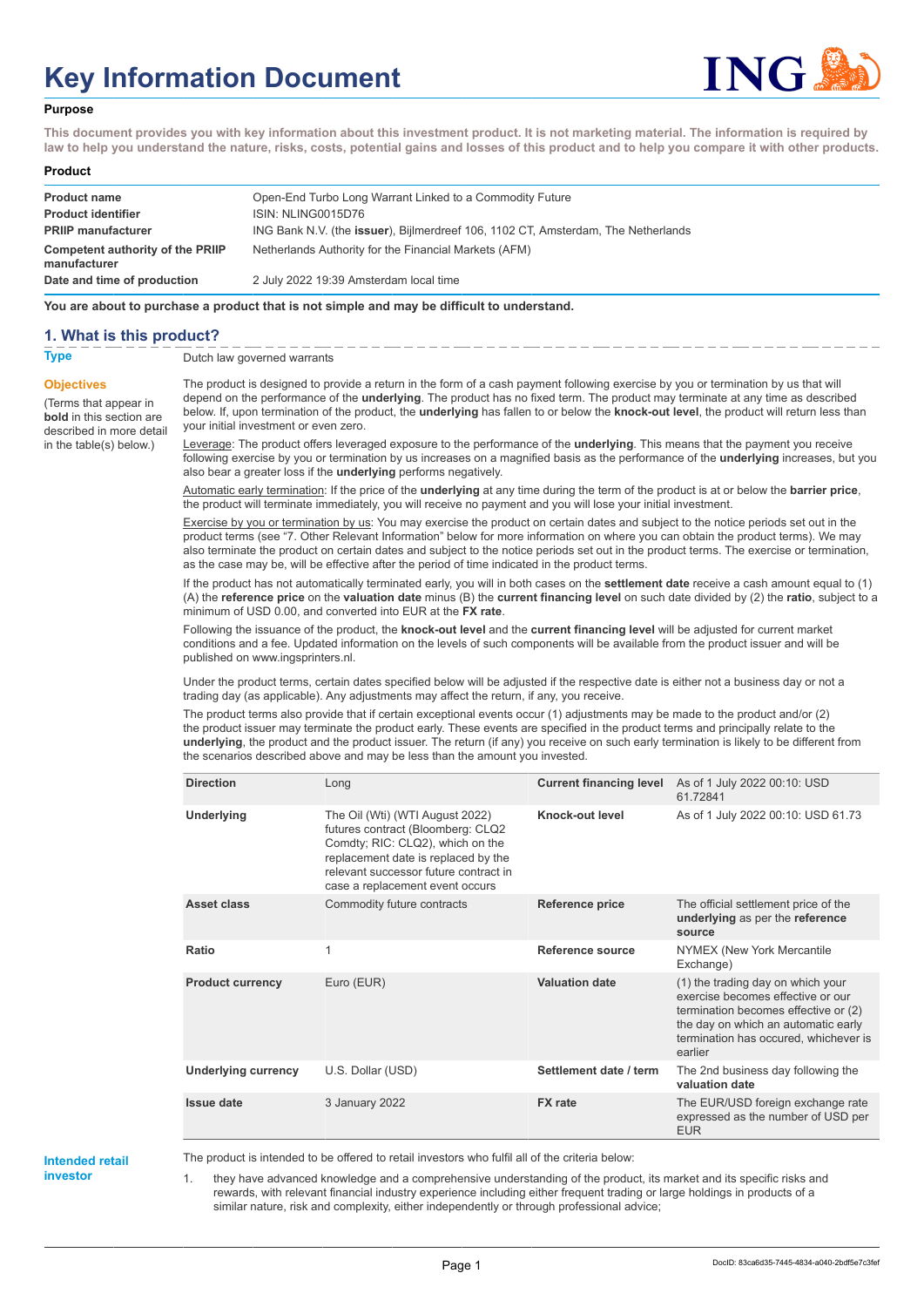- 2. they seek hedging and/or leveraged performance, expect the movement in the underlying to perform in a way that generates a favourable return, have an investment horizon of the recommended holding period specified below and understand that the product may terminate early;
- 3. they accept the risk that the issuer could fail to pay or perform its obligations under the product and they are able to bear a total loss of their investment; and
- 4. they are willing to accept a level of risk to achieve potential returns that is consistent with the summary risk indicator shown below.

The product is not intended to be offered to retail clients who do not fulfil these criteria.

## **2. What are the risks and what could I get in return?**

**Risk indicator**

**Performance scenarios**





**The risk indicator assumes you keep the product for 1 day. The actual risk can vary significantly if you cash in at an early or a later stage and you may get back less.**

The summary risk indicator is a guide to the level of risk of this product compared to other products. It shows how likely it is that the product will lose money because of movements in the markets or because we are not able to pay you.

We have classified this product as 7 out of 7, which is the highest risk class. This rates the potential losses from future performance at a very high level, and poor market conditions are very unlikely to impact our capacity to pay you.

**Be aware of currency risk:** If the currency of your account is different to the currency of this product, you will be exposed to the risk of suffering a loss as a result of the conversion of the currency of the product into the account currency. This risk is not considered in the indicator shown above. Because the product currency is different from the underlying currency, you will be exposed to the risk of suffering a loss if the underlying currency declines in value relative to the product currency.

**Be aware of currency risk:** If (i) the Underlying is traded in a different currency than EUR the unwind amount will be converted to EUR at the prevailing exchange rate which may result in a loss; or (ii) the currency of your account is different from the Currency of the product, you may be exposed to the risk of suffering a loss as a result of the conversion of the Currency of the product into the account currency. Risk (ii) above is not considered in the indicator shown above.

This product does not include any protection from future market performance so you could lose some or all of your investment.

If we are not able to pay you what is owed, you could lose your entire investment.

For detailed information about all risks relating to the product please refer to the risk sections of the prospectus and any supplements thereto as specified in the section "7. Other relevant information" below.

**Market developments in the future cannot be accurately predicted. The scenarios shown are only an indication of some of the possible outcomes based on recent returns. Actual returns could be lower.**

*Investment: EUR 10,000*

| <b>Scenarios</b>           |                                                                           | 1 day                        |  |
|----------------------------|---------------------------------------------------------------------------|------------------------------|--|
|                            |                                                                           | (Recommended holding period) |  |
| Stress scenario            | What you might get back after costs<br>Percentage return (not annualised) | EUR 7.226.80<br>$-27.73\%$   |  |
| Unfavourable scenario      | What you might get back after costs<br>Percentage return (not annualised) | EUR 9.670.55<br>$-3.29\%$    |  |
| <b>Moderate scenario</b>   | What you might get back after costs<br>Percentage return (not annualised) | EUR 10.117.46<br>$1.17\%$    |  |
| <b>Favourable scenario</b> | What you might get back after costs<br>Percentage return (not annualised) | EUR 10,476.72<br>4.77%       |  |

The average returns shown in the above table are not annualised, which means they may not be comparable to the average returns shown in other key information documents.

This table shows the money you could get back over the next day under different scenarios, assuming that you invest EUR 10,000. The scenarios shown illustrate how your investment could perform. The recommended holding period for this product is less than one year. The figures are therefore not calculated on a per year basis, but for the recommended holding period. Figures in this section and "4. What are the costs?" are therefore not comparable with figures given for products with a recommended holding period of at least one year. The scenarios presented are an estimate of future performance based on evidence from the past on how the value of this investment varies, and are not an exact indicator. What you get will vary depending on how the market performs and how long you keep the product. The stress scenario shows what you might get back in extreme market circumstances, and it does not take into account the situation where we are not able to pay you.

This product cannot be easily cashed in. This means it is difficult to estimate how much you would get back if you cash in before the recommended holding period. You will either be unable to cash in early or you will have to pay high costs or make a large loss if you do so.

The figures shown include all the costs of the product itself, but may not include all the costs that you pay to your advisor or distributor. The figures do not take into account your personal tax situation, which may also affect how much you get back.

Buying this product holds that you think the price of the underlying will increase.

Your maximum loss would be that you will lose your investment.

## **3. What happens if ING Bank N.V. is unable to pay out?**